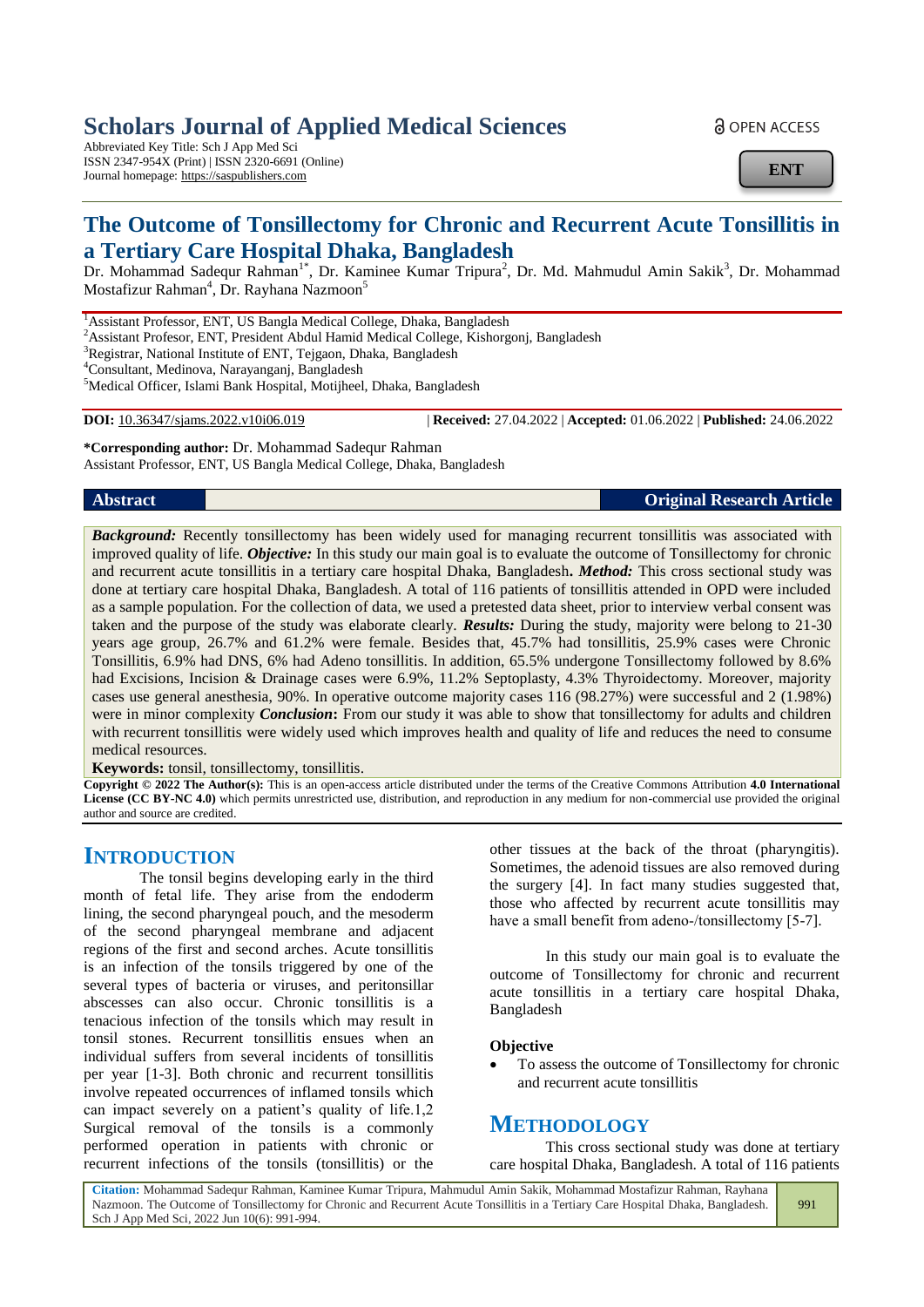of tonsillitis attended in OPD were included as a sample population. For the collection of data, we used a pretested data sheet, prior to interview verbal consent was taken and the purpose of the study was elaborate clearly.

All the data were checked and verified throughly. The data obtain from the study were compiled and standard calculator as well as computer software were used and the result of this study analysed statistically using SPSS 20 where relevant.

#### **RESULTS**

In table-1 shows age distribution where majority were belong to 21-30 years age group, 26.7% followed by 23.3% belong to 11-20 years age group, 22.4% belong to 1-10 years, 17.2% belong to 31-40

years, 4.3% belong to 41-50 years and 6% belong >51 years. The following table is given below in detail:

| Table-1: Age distribution |                          |         |  |  |
|---------------------------|--------------------------|---------|--|--|
| Age group                 | <b>Frequency</b>         | Percent |  |  |
| $1-10$ years              | 26                       | 22.4    |  |  |
| $11-20$ years             | 27                       | 23.3    |  |  |
| $21-30$ years             | 31                       | 26.7    |  |  |
| $31-40$ years             | 20                       | 17.2    |  |  |
| $41-50$ years             | $\overline{\phantom{1}}$ | 4.3     |  |  |
| $>51$ years               |                          | 6.0     |  |  |
| Total                     | 116                      | 100.0   |  |  |

In figure-1 shows gender distribution of the study group where 61.20% were female and 38.8% were male. The following figure is given below in detail:



**Fig-1: Gender distribution of the study group**

In table-2 shows clinical profile of the study group where 45.7% had tonsillitis, 25.9% cases were Chronic Tonsillitis, 6.9% had DNS, 6% had Adeno tonsillitis. The following table is given below in detail:

| rable-2. Chincar profile or the study group |                  |         |  |  |  |
|---------------------------------------------|------------------|---------|--|--|--|
| <b>Clinical Profile</b>                     | <b>Frequency</b> | Percent |  |  |  |
| Adeno tonsillitis                           | 7                | 6.0     |  |  |  |
| <b>Chronic Tonsillitis</b>                  | 30               | 25.9    |  |  |  |
| Multi-nodulargoiter                         | 5                | 4.3     |  |  |  |
| Foreign body                                | $\overline{c}$   | 1.7     |  |  |  |
| Tonsillitis                                 | 53               | 45.7    |  |  |  |
| <b>DNS</b>                                  | 8                | 6.9     |  |  |  |
| Right sided hand thyroid nodule             | 1                | 9.      |  |  |  |
| Papillory Cat                               | 1                | .9      |  |  |  |
| elongated styloid Process                   | 1                | 9.      |  |  |  |
| Peritonsillar                               | 1                | .9      |  |  |  |
| <b>Neck Abscess</b>                         | 1                | 9.      |  |  |  |
| Tongue Cyst                                 | 1                | 9.      |  |  |  |
| Sebtalabsess                                | 1                | .9      |  |  |  |
| Pain in Submandibularregion                 | 1                | .9      |  |  |  |
| Swelling tipoff tongue                      | 1                | .9      |  |  |  |
| thyroid lymph node metastasis               | 1                | 9.      |  |  |  |
| TB Abscess on neck                          | 1                | .9      |  |  |  |
| Total                                       | 116              | 100.0   |  |  |  |

| Table-2: Clinical profile of the study group |  |
|----------------------------------------------|--|
|                                              |  |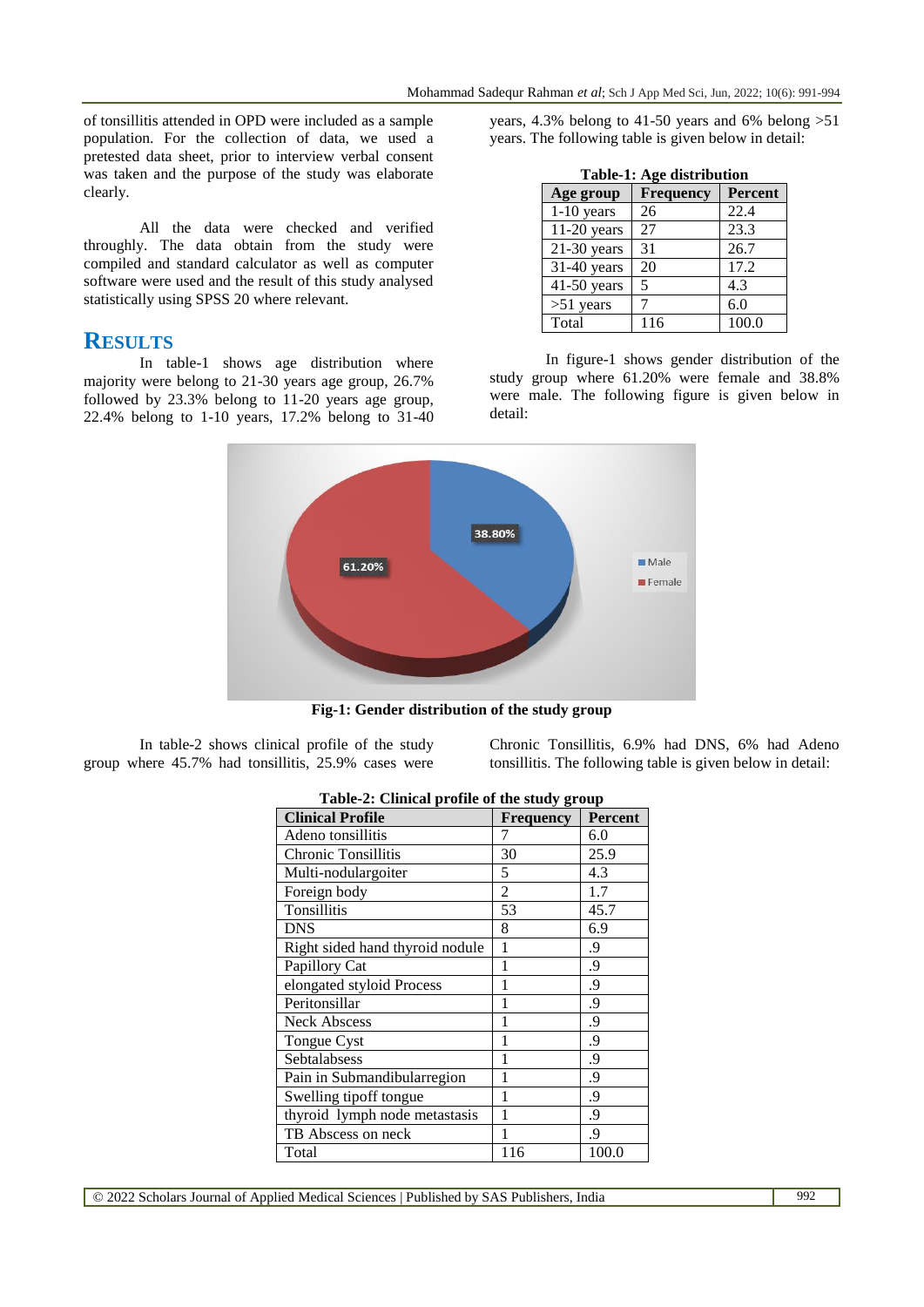In table-3 shows operative status of the study group where 65.5% undergone Tonsillectomy followed by 8.6% had Excisions, Incision & Drainage cases were

6.9%, 11.2% Septoplasty, 4.3% Thyroidectomy. He following table is given below in detail:

| Table-3: Operative status of the study group |           |                |  |  |
|----------------------------------------------|-----------|----------------|--|--|
| <b>Operative status</b>                      | Frequency | <b>Percent</b> |  |  |
| Tonsillectomy                                | 76        | 65.5           |  |  |
| Thyroidectomy                                | 5         | 4.3            |  |  |
| Excisions                                    | 10        | 8.6            |  |  |
| Incision & Drainage                          | 8         | 6.9            |  |  |
| Septoplasty                                  | 13        | 11.2           |  |  |
| Repair tip of tongue                         |           | .9             |  |  |
| Foreign body remove                          | 3         | 2.6            |  |  |
| Total                                        | 116       | 100.0          |  |  |

In figure-2 shows anesthesia status where majority cases use general anesthesia, 90%. The following figure is given below:



**Fig-2: Anesthesia status**

In figure-3 shows operative outcome where majority cases 116 (98.27%) were successful, and 2

(1.98%) were in minor complexity. The following figure is given below:



**Fig-3: Operative Outcome**